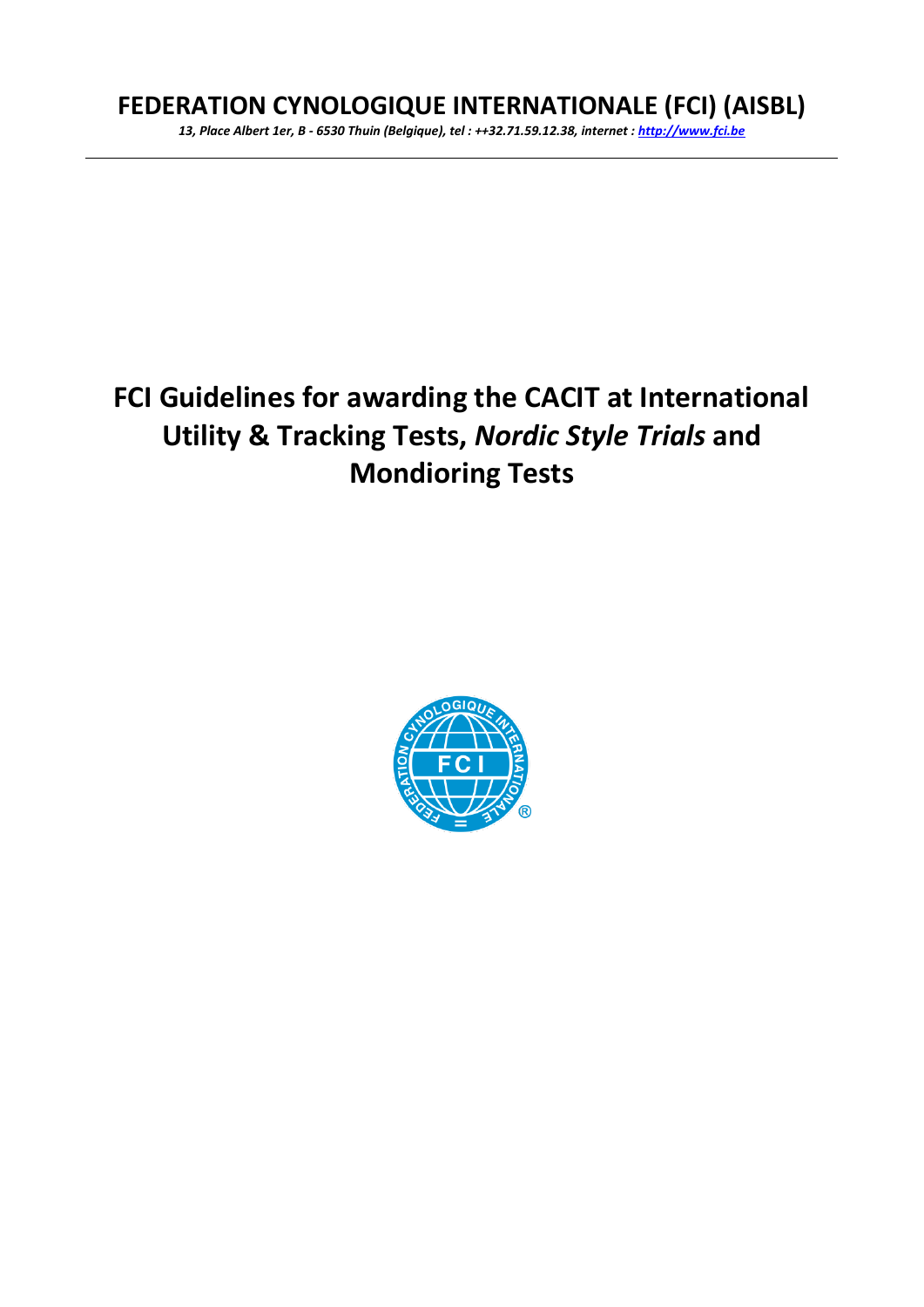### **Contents**

<span id="page-1-0"></span>

| 5 <sup>1</sup> |  |  |
|----------------|--|--|
|                |  |  |
| 7 <sup>7</sup> |  |  |
|                |  |  |
| 9              |  |  |

FCI Guidelines for awarding the CACIT at International Utility & Tracking Tests, Nordic Style trials and Mondioring Tests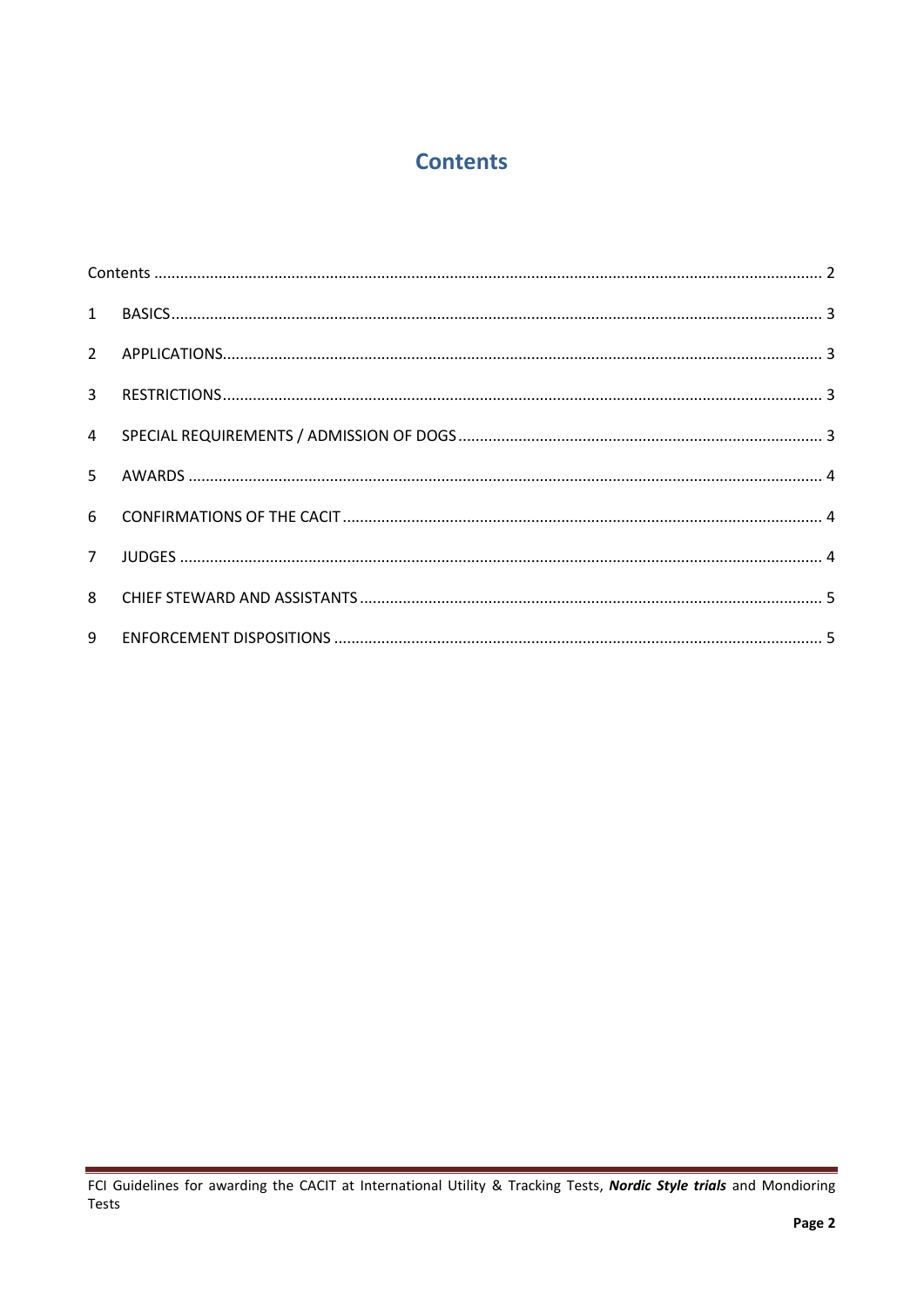These regulations supplement the Standing Orders of the FCI with regard to these trials at which a "Certificat d'Aptitude au Championnat International de Travail de la FCI" ("CACIT", award for the titles of "FCI International Working Champion" can be awarded.

For these events a fee is charged by the FCI, the amount of which is determined by the General Assembly of the FCI. This fee is due on receipt of the application to hold the CACIT event, even if no CACIT was awarded.

#### <span id="page-2-0"></span>**1 BASICS**

Every FCI member organisation is allowed to organize CACIT trials according to the FCI regulations. The member organisations are solely responsible for determining at which trials the CACIT can be awarded and have to send an application to the FCI to get a CACIT trial sanctioned by the latter.

The FCI member organizations must be informed about the CACIT trials sanctioned by the FCI through an official schedule.

The trials which have been sanctioned by the FCI must be designated as follows: **"International Trial with Attribution of the CACIT of the FCI ".** The catalogue of these trials must be clearly marked with the FCI logo and the following expression: **"Fédération Cynologique Internationale (FCI)".**

#### <span id="page-2-1"></span>**2 APPLICATIONS**

Applications to organize a CACIT trial sanctioned by the FCI must be sent *online* to the *FCI Head Office* latest 3 months before and earliest 4 years before the date of the trial through the FCI member organisation. *As soon as an application is approved, the trial will AUTOMATICALLY appear in the calendar of CACIT trials.*

The discipline (*Utility Dogs or* Mondioring*) and* the regulation (*Utility Dogs, Tracking Dogs, Nordic Style, Mondioring)* on the basis of which the CACIT is awarded, must absolutely be indicated on the application.

#### <span id="page-2-2"></span>**3 RESTRICTIONS**

The FCI will only authorize trials to be held on the same day provided that these events are held at an air distance of at least 200 km i.e. there must be at least 200 kms between 2 trials from the same discipline (Utility or Tracking). Otherwise the approval can be given provided that the organiser who first submitted an application gives his consent to the second applicant.

No CACIT trial in a given discipline can be held on the day of a World Championship in the same discipline (*Utility Dogs or* Mondioring).

#### <span id="page-2-3"></span>**4 SPECIAL REQUIREMENTS / ADMISSION OF DOGS**

Micro-chips (ISO-standard) and tattoos are accepted equally for the identification of dogs. If in the relevant country there are no scanners for reading, the participant has to bring his own scanner.

The different "competition levels" can be organized in the frame of a CACIT trial sanctioned by the FCI but the CACIT can only be awarded in the highest level (class 3).

The entry form must be accompanied by a copy of the evidence from the respective canine organisation that the dog can take part in the requested level.

FCI Guidelines for awarding the CACIT at International Utility & Tracking Tests, *Nordic Style trials* and Mondioring Tests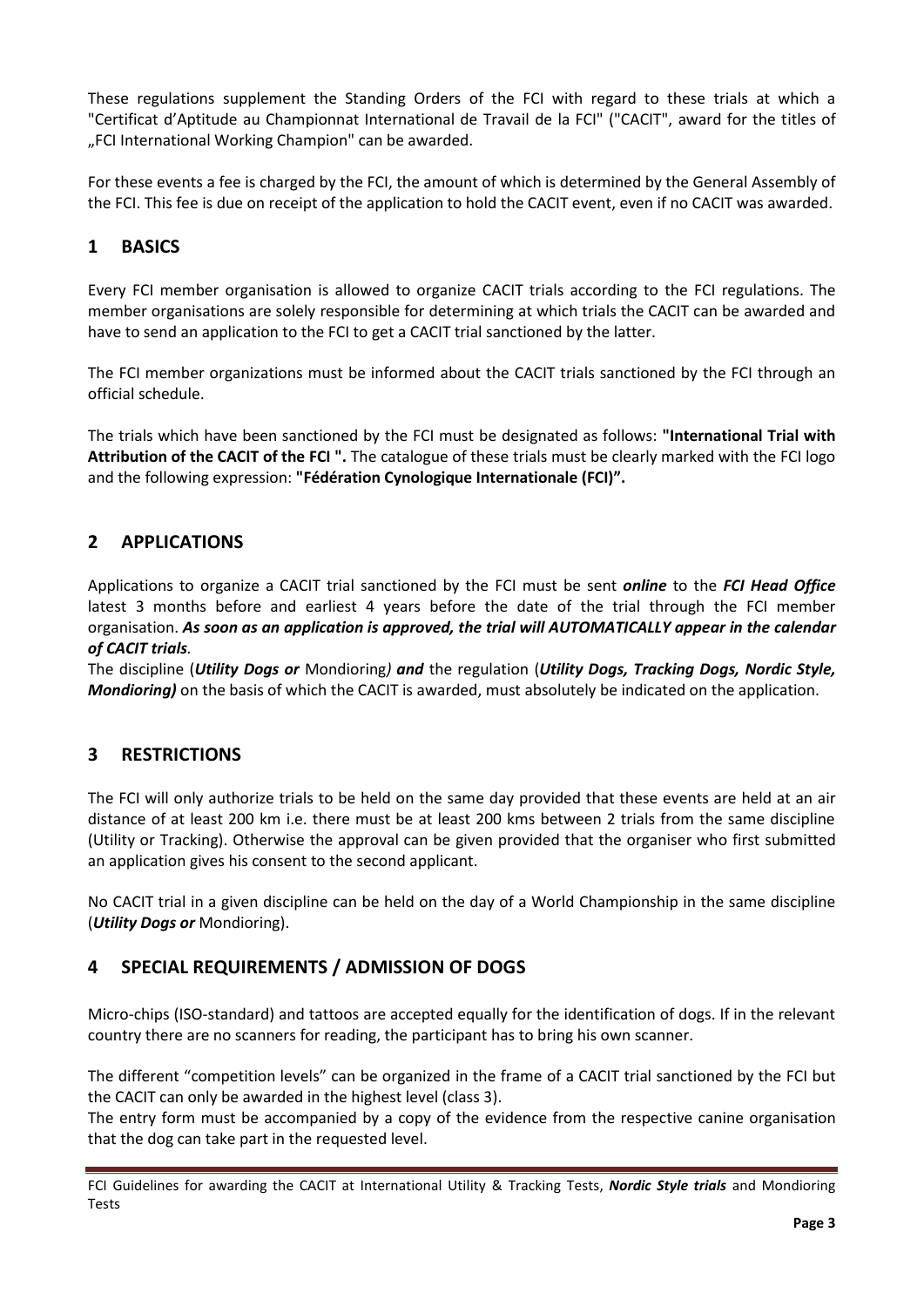#### <span id="page-3-0"></span>**5 AWARDS**

The only dogs which qualify for the CACIT or Reserve CACIT are those which:

- have obtained at least the qualification "VERY GOOD" in a show,
- have obtained at least a qualification "VERY GOOD "in the trial in question. The CACIT is not automatically linked to the qualification.
- appear, according to the FCI Breed Nomenclature, as breeds subject to a working test in groups 1, 2 and 3

*The CACIT can be awarded to every single breed taking part in the competition.*

#### <span id="page-3-1"></span>**6 CONFIRMATIONS OF THE CACIT**

The CACIT proposals are issued by the appropriate judges. The final confirmation will be made by the FCI. It is up to the FCI General Secretariat to check whether the dogs proposed comply with the requirements for confirmation of the CACIT (with the exception of the requirement expressed at point 5).

#### <span id="page-3-2"></span>**7 JUDGES**

#### *A minimum of 2 judges must be invited. One of them must be from a national canine organisation (NCO) different from the organising country.*

Only the judges authorized by their national organization to judge in a given discipline may carry out judging and evaluation of dogs. They are obliged to judge in accordance with the respective valid FCI regulations. A judge can only officiate in another country after he has been authorized to do so in writing by the FCI member organisation upon which he depends.

A judge must be informed well beforehand about the number of dogs he is scheduled to judge. It is the responsibility of the trial organiser to send these information as well as information concerning the place and date of the event in advance and in writing to the judge.

Judges' fees depend on the individual regulations of the inviting national organisation or on a written agreement between the judge and the trial organiser. The judge must be informed about the fee arrangements on receipt of the invitation.

FCI Guidelines for awarding the CACIT at International Utility & Tracking Tests, *Nordic Style trials* and Mondioring Tests